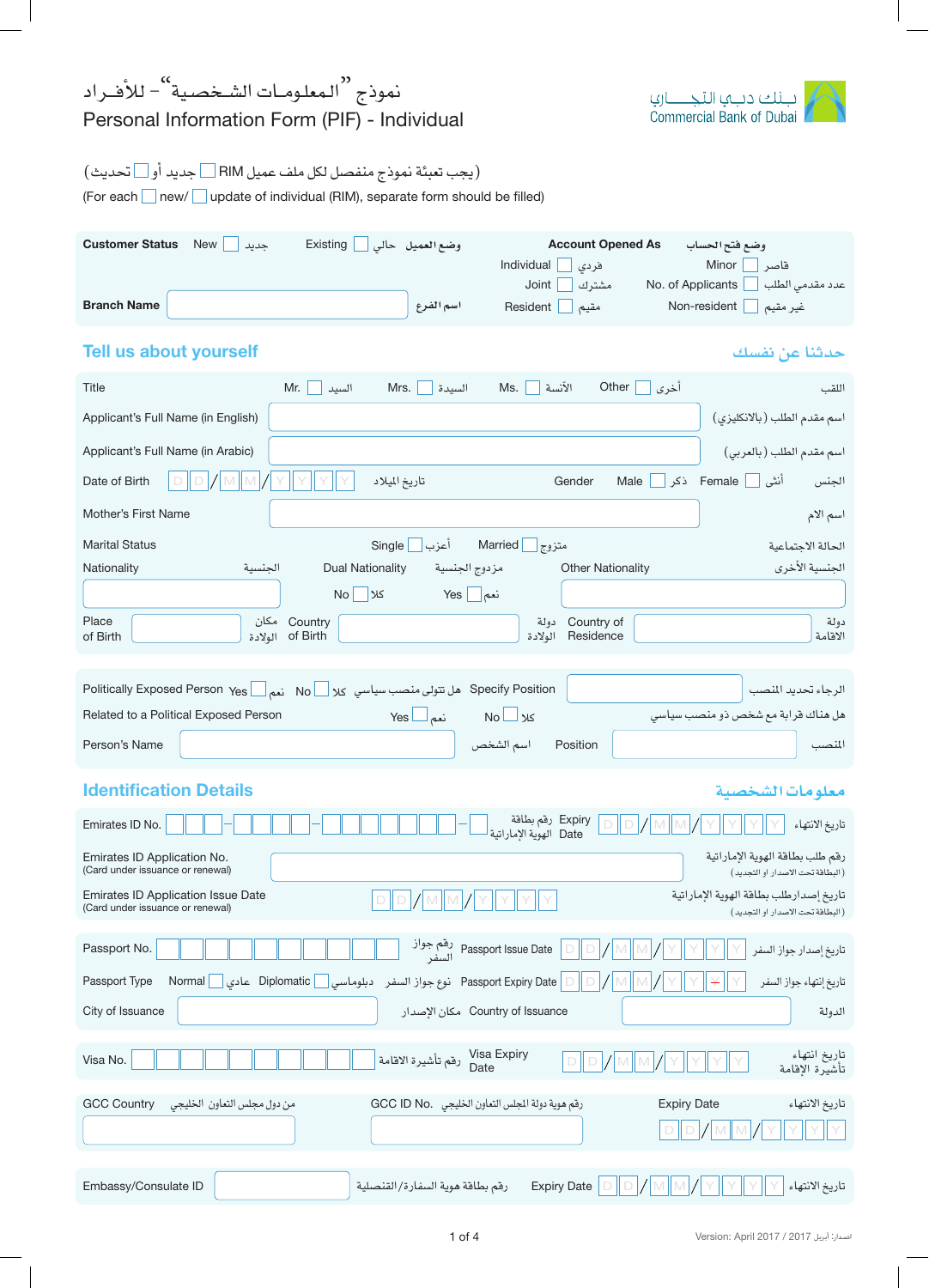| <b>Residence in UAE</b>                                                                                                               | عنوان الإقامة في الإمارات العربية المتحدة                                                                                                   |
|---------------------------------------------------------------------------------------------------------------------------------------|---------------------------------------------------------------------------------------------------------------------------------------------|
| <b>Address</b>                                                                                                                        | P.O. Box No.<br>العنوان<br>صندوق البريد                                                                                                     |
| City                                                                                                                                  | Country<br>المدينة<br>الدولة                                                                                                                |
| Mobile No                                                                                                                             | Home Phone   رقم الهاتف المحمول<br>هاتف المنزل                                                                                              |
| Email                                                                                                                                 | البريد الإلكتروني                                                                                                                           |
| I confirm that my address is same as Minor (for Minor account)                                                                        | أؤكد بأن عنواني هو نفس عنوان القاصر (لحسابات القصر)                                                                                         |
| I confirm that my address is same as Primary Applicant<br>(for joint account)                                                         | أؤكد بأن عنواني هو نفس عنوان مقدم الطلب الأساسي<br>(للحسابات المشتركة)                                                                      |
| <b>Home Country Address - For Expatriates</b>                                                                                         | عنوان البلد الأصلي- لغير مواطني الدولة                                                                                                      |
| Address                                                                                                                               | العنوان                                                                                                                                     |
| Country المدينة<br>City                                                                                                               | International<br>رقم الهاتف الدولي<br>(الاتصال الدولي الماشر)<br>الدولة Telephone No.<br>(IDD)                                              |
| <b>Employment Details</b>                                                                                                             | تفاصيل الوظيفة                                                                                                                              |
| Nature of Employment                                                                                                                  | طبيعة الوظيفة                                                                                                                               |
| Salaried<br>Self Employed<br>موظف                                                                                                     | طالب Student<br>عمل خاص                                                                                                                     |
| Investor<br>مستثمر  <br>Nature of Investment                                                                                          | طبيعة الاستثمار<br>أخرى لـــا Other                                                                                                         |
| Name of Employer/Name of Business                                                                                                     | اسم صاحب العمل/اسم المؤسسة                                                                                                                  |
| Nature of Business of Employer/Own Employment                                                                                         | طبيعة عمل المؤسسة/اعمال حرة                                                                                                                 |
| <b>Financial Service</b><br>Government<br>خدمات مالية <mark>ا</mark>                                                                  | Trading<br>حكومية<br>تجارية                                                                                                                 |
| Construction<br>عقارات   Real Estate                                                                                                  | ىناء<br>أخرى<br><b>Others</b>                                                                                                               |
| Designation/Occupation                                                                                                                | المسمى الوظيفي                                                                                                                              |
| Total Years with the Current Employer/Own Company                                                                                     | عدد سنوات الخدمة في الوظيفة الحالية / أو العمل الحر                                                                                         |
| Regular Monthly Income (AED)                                                                                                          | الدخل الشهري المنتظم (بالدرهم الاماراتي)                                                                                                    |
| Salary (AED)                                                                                                                          | Business (AED) الراتب (بالدرهم الإماراتي)<br>دخل من أعمال حرة (بالدرهم الإماراتي)                                                           |
| Other Income<br>(AED)                                                                                                                 | دخل آخر<br>Specify source   (بالدرهم الاماراتي)<br>الرجاء التحديد                                                                           |
| <b>Office Address</b>                                                                                                                 | عنوان العمل                                                                                                                                 |
| Office Phone<br>هاتف المكتب                                                                                                           | <b>Business Emails</b><br>البريد الالكتروني للعمل                                                                                           |
| <b>Foreign Account Tax Compliance Act (FATCA) Details</b>                                                                             | تفاصيل قانون الامتثال الضريبى الموحد للحسابات الأجنبية                                                                                      |
| <b>Resident in USA</b>                                                                                                                | No<br>Yes<br>کلا<br>مقيم في أمريكا<br>نعم                                                                                                   |
| <b>Holding American Passport</b>                                                                                                      | <b>No</b><br>تحمل جواز سفر أمريكي<br>Yes<br>نعم<br>کلا                                                                                      |
| USA Social Security No.                                                                                                               | رقم تامين اجتماعي أمريكي                                                                                                                    |
| <b>USA Green Card</b>                                                                                                                 | No<br>کلا<br>بطاقة خضراء أمريكية<br>Yes<br>نعم<br>Yes<br>No<br>کلا                                                                          |
| Have registered USA Address                                                                                                           | لديك عنوان أمريكي مسجل<br>نعم<br>No<br>مولود گے أمريكا<br>Yes<br>کلا<br>نعم                                                                 |
| Born in USA                                                                                                                           | لديك رقم هاتف أمريكى<br>No<br>Yes<br>نعم<br>کلا                                                                                             |
| Have USA telephone No.<br>Property(s) registered in USA                                                                               | لديك عقارات مسجلة في أمر يكا<br>No<br>Yes<br>نعم<br>کلا                                                                                     |
| Controlling the account on behalf of USA person                                                                                       | No<br>تدير الحساب بالنيابة عن شخص أمريكي<br>کلا<br>Yes<br>نعم                                                                               |
| Standing instructions to transfer funds to USA                                                                                        | تعليمات دائمة بتحويل أموال إلى أمريكا<br>No<br>Yes<br>نعم<br>کلا                                                                            |
| Income effectively connected with the conduct of                                                                                      | Yes<br>نعم<br>No<br>کلا<br>الدخل مرتبط بشكل فعال بممارسة التجارة أو الأعمال<br>في الولايات المحدة الأمريكية                                 |
| trade or business in USA<br>I hereby certify that none of the above USA indicia<br>are applicable to my profile                       | نعم    Yes<br>No<br>کلا<br>أشهد بأنه لا ينطبق على ملفي الشخصي أيا من الدلائل<br>المذكورة أعلاه الخاصة بأمريكا                               |
| <b>Common Reporting Standard (CRS) Details (for Individuals and Controlling Persons)</b>                                              | تفاصيل الاقرار الضريبي الموحد (للأفراد والأشخاص السيطرين)                                                                                   |
| 1. Do you reside in UAE?                                                                                                              | $\Box$ کلا No<br>١– هل تسكن في الامارات العربية المتحدة؟<br>Yes                                                                             |
| If your answer is "No", then please complete the CRS form.                                                                            | إذا كان الجواب (لا) يرجى تعبئة نموذج الاقرار الضريبي الموحد.                                                                                |
| If your answer is "Yes", then please proceed to "2"                                                                                   | إذا كان الجواب (نعم) يرجى الاجابة على الرقم (٢)                                                                                             |
| 2. Does your profession mentioned under the resident visa match any of                                                                | Yes $\Box$ نعم No<br>کلا ا<br>٢– هل مهنتك المذكورة في تأشيرة الاقامة مطابقة لأحد المهن التالية:<br>مستثمر أو شريك أو صاحب عقار أو ربة منزل؟ |
| the following types investor, partner, real estate, housewife?<br>If your answer is "Yes", then please provide us with the latest UAE | اذا كان الجواب (نعم) يرجى تقديم أحدث فاتورة المرافق من الإمارات                                                                             |
| utility bill as proof of residency or you are required to complete the                                                                | كإثبات لحل السكن أو تفضل بتعبئة نموذج الاقرار الضريبي الموحد مع ذكر                                                                         |
| CRS form along with specifying your residency status.                                                                                 | معلومات الإقامة فيه.                                                                                                                        |

 $\begin{array}{c} \hline \end{array}$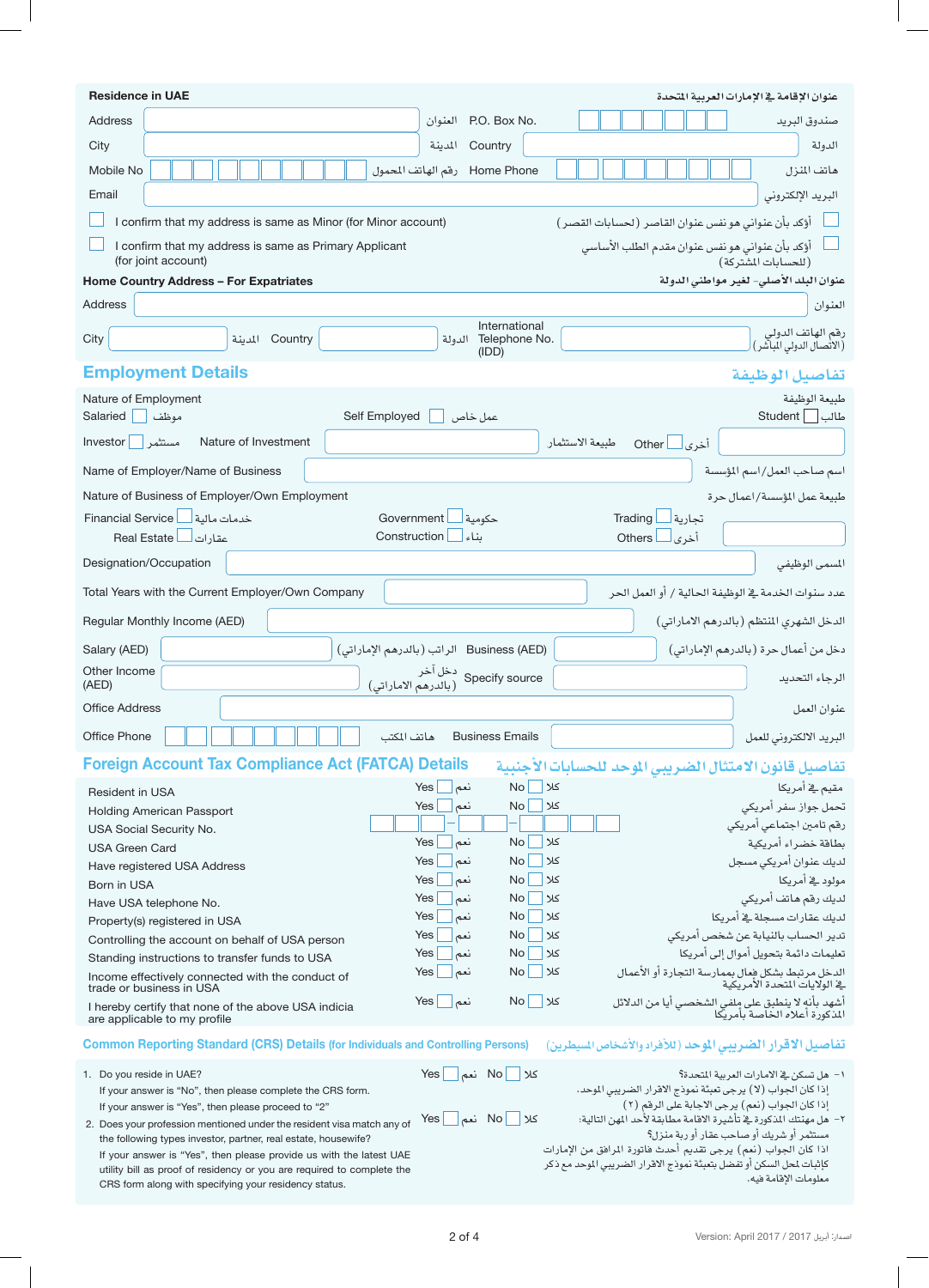## **Declaration**

## **إقـــرار**

www.cbd.ae :للبنك الإلكرتوين

لالحتاد للمعلومات االئتمانية.

ر<br>تُعد إثباتاً على الموافقة بنفس أثر النسخة الأُصلية منها.

شريحة حسابي (حساباتي) في أي وقت.

الاستخدام أو المعالجة أو الإفصاح عن معلومات وبيانات الحساب.

أقر بموجبه وأؤكد على أن الملومات الواردة في نموذج الطلب صحيحة وتامة واتعهد بإبلاغكم<br>بأي تفييرات. اتفهم وأوافق على أن هذا الطلب يخضع ويُفسر ويؤول كجزء لا يتجزأ من الأحكام والشروط العامة للحسابات والخدمات المصرفية لبنك دبي التجاري والشروط والأحكام العامة لمنتجات البنك المتاحة سواء باللغة الإنجليزية و/ أو اللغة العربية على www.cbd.ae والتي يجوز تعديلها من حين لآخر وتسري على الحسابات الشخصية التي يجوز أن امتلكها لدى البنك

وافق وأقبل بالالتزام بجدول خدمات وتعاريف البنك المُعدل من حين لآخر والمتاحة على الموقع

أمنح بموجبه موافقة خطية غير مشروطة وغير قابلة للرجوع فيها لبنك دبي التجاري والجهات التابعة لها ووكلائه وموظفيه المتمدين بما يخ ذلك الاتحاد للمعلومات الائتمانية وأي مزود خدمات من الغير من أجل الإفصاح والشاركة والاستخدام والمالجة والبحث لأي من «العلومات الائتمانية والسجلات الائتمانية وتقرير الملومات الائتمانية» بحسب طلب القوانين

أوافق على أن أي نسخ أو تصوير أو صور أو بيانات إلكترونية أو فاكس التي تَعمل على أنها نسخة س هذه الموافقة الأصلية من خلال التصوير أو مسح الصور صوئياً أو التسجيل بأي شكل كان

سأعوض البِنك وأحميه من أي مطالبات أياً كانت نشأتها نتيجة لهذه الشاركة أو البحث أو

كما أفهم وأوافق على أنه يجوز لكم من وقت إىل آخر تعديل معايري الأهلية لأي نوع من الحسابات. وأنه يف حالة إخفاقي ي استيفاء معايير الأهلية، فإنه يجوز لكم إعادةً تصنيف

والتي أقر بآنني قد قرأتها وأواّفق عليها (تُسلم إليّ نسخة منها عند الطلب).

I hereby acknowledge and declare that all the information provided in this application form is true and complete and I undertake to inform you of any changes. I understand and agree that this application shall be governed and construed as integral part of the General Terms and Conditions of Accounts and Banking Services for CBD and the Bank Product General Terms and Conditions whether in English and/or Arabic available on www.cbd.ae which might be amended from time to time and shall apply to any personal account(s) which I may hold with the Bank and which I hereby declare that I have read and agreed upon ( a copy is given to me if requested).

I agree and accept to be bound by the Bank's Schedule of Services and Tariffs as amended from time to time and as available on the bank's website: www.cbd.ae

I hereby give unconditional and irrevocable written consent to Commercial Bank of Dubai, its subsidiaries, agents and authorized staff including Al Etihad Credit Bureau and any third party service providers for disclosure, sharing, usage, processing and searching of my "Credit Information, Credit Record and Credit Information Report" as required by UAE Laws for Al Etihad Credit Bureau.

I agree that any duplication and any copy, photocopy, electronic data, or facsimile which have been made as a copy from this original consent by means of photocopying, image scanning, or recording in whatever forms shall be deemed as an evidence of consent with the same effect as its original.

I shall indemnify and hold the Bank safe from any claims howsoever arising from as a result of such sharing, searching, usage, processing or disclosure of account information and data.

I understand and agree that you may amend the eligibility criteria for any type of account from time to time and that if I fail to meet the eligibility criteria you may re-classify my account(s) segment at any time.

RIM اال�سم Name  $\mathsf{Date} \, \|\, \mathsf{D} \, \| \, \mathsf{D} \, \| \, / \, \| \, \mathsf{M} \, \| \, \mathsf{M} \, \| \, \mathsf{Y} \, \| \, \mathsf{Y} \, \| \, \mathsf{Y} \, \| \, \mathsf{Y} \, \|$ التاريخ Signature Verified by (Name): Date: Signature: D || D |*|* || M || M |*|* || Y <del>|| Y</del> || Y || Y **ال�ستخدام البنك فقط Only Use Bank For احل�ساب 1 1 Account** رقم احل�ساب .No Account ا�سم احل�ساب Title Account **احل�ساب 2 2 Account** رقم احل�ساب .No Account ا�سم احل�ساب Title Account التوقيع )1( (1) Signature